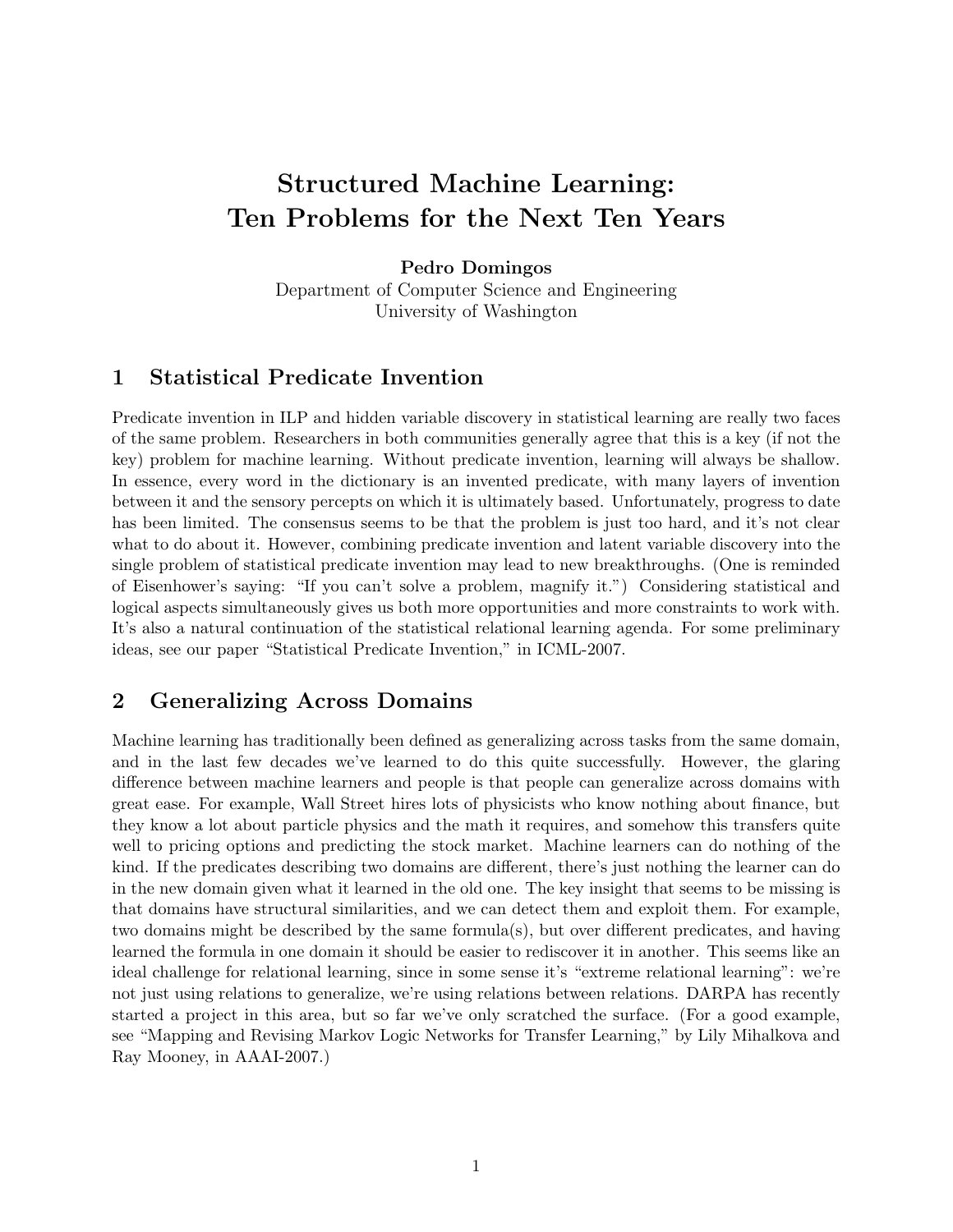#### 3 Learning Many Levels of Structure

So far, in statistical relational learning (SRL) we have developed algorithms for learning from structured inputs and structured outputs, but not for learning structured internal representations. In both ILP and statistical learning, models typically have only two levels of structure. For example, in support vector machines the two levels are the kernel and the linear combination, and in ILP the two levels are the clauses and their conjunction. While two levels are in principle sufficient to represent any function of interest, they are an extremely inefficient way to represent most functions. By having many levels and reusing structure we can often obtain representations that are exponentially more compact. For example, a BDD (Boolean decision diagram) can represent parity with a linear number of operations, while clausal form requires an exponential number. This compactness should also be good for learning, but nobody really knows how to learn models with many levels. The human brain has many layers of neurons, but backpropagation seldom works with more than a few. Hinton and others have begun to work on learning "deep networks," but they are not very deep yet, and they are only for unstructured data. Recursive random fields, proposed in our IJCAI-2007 paper, are a potentially "deep" SRL representation, but learning them suffers from the limitations of backpropagation. Clearly this an area where there is much to be discovered, and where progress is essential if are to ever achieve something resembling human learning.

## 4 Deep Combination of Learning and Inference

Inference is crucial in structured learning, but research on the two has been largely separate to date. This has led to a paradoxical state of affairs where we spend a lot of data and CPU time learning powerful models, but then we have to do approximate inference over them, losing some (possibly much) of that power. Learners need biases and inference needs to be efficient, so efficient inference should be the bias. We should design our learners from scratch to learn the most powerful models they can, subject to the constraint that inference over them should always be efficient (ideally realtime). For example, in our ICML-2005 paper "Naive Bayes Models for Probability Estimation," we learned models that were as accurate as Bayesian networks, but where inference was always lineartime, as opposed to worst-case exponential. In SRL efficient inference is even more important, and there is even more to be gained by making it a goal of learning.

## 5 Learning to Map between Representations

An application area where structured learning can have a lot of impact is representation mapping. Three major problems in this area are entity resolution (matching objects), schema matching (matching predicates) and ontology alignment (matching concepts). We have algorithms for solving each of these problems separately, assuming the others have already been solved. But in most real applications they are all present simultaneously, and none of the "one piece" algorithms work. This is a problem of great practical significance because integration is where organizations spend most of their IT budget, and without solving it the "automated Web" (Web services, Semantic Web, etc.) can never really take off. It seems like an ideal problem for joint inference: if two objects are the same, then perhaps the fields they appear in are the same, and in turn the concepts containing those fields may be the same, and vice-versa. And learning for joint inference is what SRL is all about, so this could be a "killer app." Beyond one-to-one mapping lies the deeper challenge of learning to convert from one representation of a problem in logic to another. Humans can recognize when two sets of formulas are essentially saying the same thing, even when they are not logically equivalent.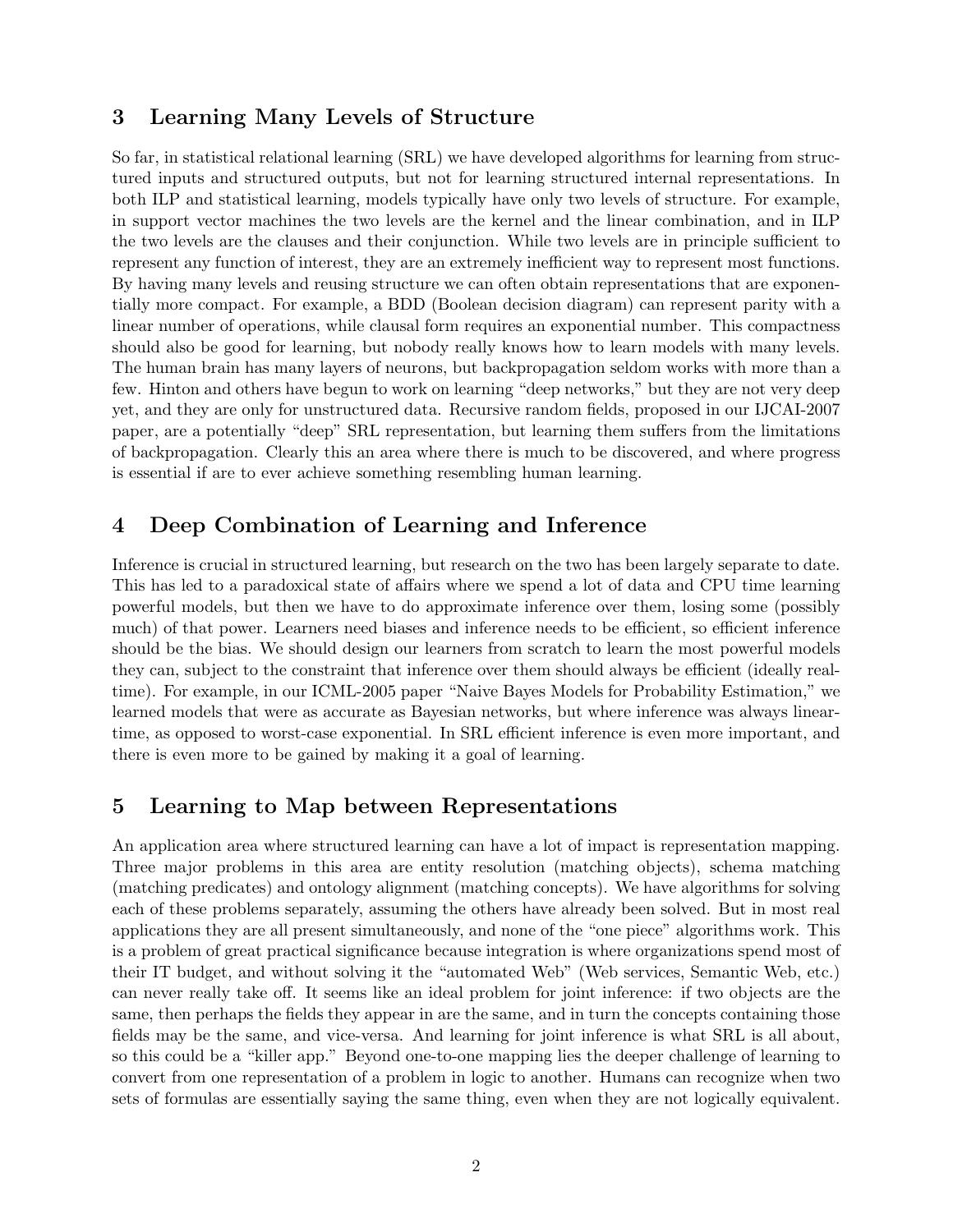AI systems should be able to do the same.

#### 6 Learning in the Large

Structured learning is most likely to pay off in large domains, because in small ones it is often not to difficult to hand-engineer a "good enough" set of propositional features. So far, for the most part, we have worked on micro-problems (e.g., identifying promoter regions in DNA); our focus should shift increasingly to macro-problems (e.g., modeling the entire metabolic network in a cell). We need to learn "in the large," and this does not just mean large datasets. It has many dimensions: learning in rich domains with many interrelated concepts; learning with a lot of knowledge, a lot of data, or both; taking large systems and replacing the traditional pipeline architecture with joint inference and learning; learning models with trillions of parameters instead of millions; continuous, open-ended learning; etc.

# 7 Structured Prediction with Intractable Inference

Max-margin training of structured models like HMMs and PCFGs has become popular in recent years. One of its attractive features is that, when inference is tractable, learning is also tractable. This contrasts with maximum likelihood and Bayesian methods, which remain intractable. However, most interesting AI problems involve intractable inference. How do we optimize margins when inference is approximate? How does approximate inference interact with the optimizer? Can we adapt current optimization algorithms to make them robust with respect to inference errors, or do we need to develop new ones? We need to answer these questions if max-margin methods are to break out of the narrow range of structures they can currently handle effectively.

## 8 Reinforcement Learning with Structured Time

The Markov assumption is good for controlling the complexity of sequential decision problems, but it is also a straitjacket. In the real world systems have memory, some interactions are fast and some are slow, and long uneventful periods alternate with bursts of activity. We need to learn at multiple time scales simultaneously, and with a rich structure of events and durations. This is more complex, but it may also help make reinforcement learning more efficient. At coarse scales, rewards are almost instantaneous, and RL is easy. At finer scales, rewards are distant, but by propagating rewards across scales we may be able to greatly speed up learning.

# 9 Expanding SRL to Statistical Relational AI

We should reach out to other subfields of AI, because they have the same problems we do: they have logical and statistical approaches, each solves only a part of the problem, and what is really needed is a combination of the two. We want to apply learning to larger and larger pieces of a complete AI system. For example, natural language processing involves a large number of subtasks (parsing, coreference resolution, word sense disambiguation, semantic role labeling, etc.). So far, learning has been applied mostly to each one in isolation, ignoring their interactions. We need to drive towards a solution to the complete problem. The same applies to robotics and vision, and other fields. We need to avoid falling into local optima in our research: once a problem is solved "80/20," we should move on to the next larger one that includes it, not continue to refine our